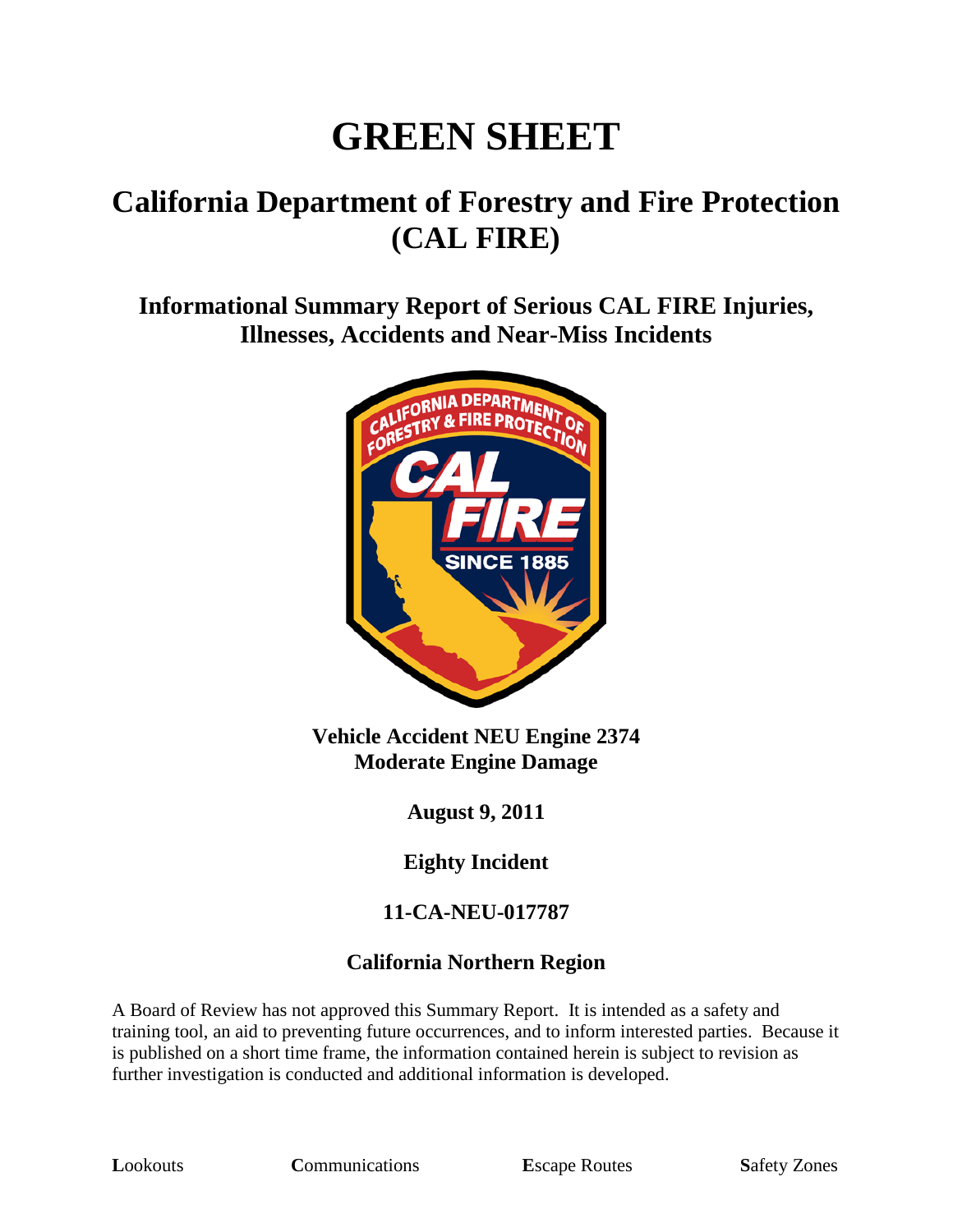Eighty Green Sheet Page 2 of 3

#### **SUMMARY**

The following is a preliminary summary of a traffic collision involving CAL FIRE Engine 2374, an International Model 35, and a privately owned Freightliner semi-truck with a van-type trailer. The accident occurred on August 9, 2011 at approximately 2144 hours and resulted in moderate damage to both vehicles. No injuries were sustained by CAL FIRE personnel or the occupant of the semi truck/trailer.

#### **CONDITIONS**

The weather was clear and roads were dry.

## **SEQUENCE OF EVENTS**

Engine 2374 responded from CAL FIRE Station 50 in Truckee to a commercial vehicle fire on eastbound Interstate 80 at the Donner Lake Interchange. Eastbound traffic was completely stopped and westbound was reduced to the #2 lane due to engine and hose placement. After the fire was knocked down, Engine 2374 was directed by the Incident Commander to travel westbound to a break in the K rail, turn through it and return to the scene in the eastbound lanes. Westbound traffic was to be stopped at the incident long enough for Engine 2374 to travel to and maneuver through the K rail facilitating the turn around. Approximately ½ mile from the break in the K rail the Fire Captain driving Engine 2374 noticed headlights some distance behind in the driver's side mirror and turned on the rear amber warning lights with the directional arrow stick in the flash position. Approximately ¼-mile from the intended turn, E2374 began travelling in an "S" pattern crossing both lanes and indicated a left turn with the turn signal. The Fire Captain checked the driver's mirror again and saw a semi-truck in the #2 lane which appeared to be yielding. The Fire Captain continued to maneuver Engine 2374 through the final "S" turn making a left turn from the right shoulder across the #2 lane and stopped after realizing that the semi-truck had changed to the #1 lane and was attempting to pass on the left. The semi-truck attempted to swerve left to avoid the collision but was unable to do so and struck the driver's front corner of Engine 2374 causing moderate damage to both vehicles. The engine company and the driver of the semi-truck/trailer were uninjured in the incident.

## **INJURIES/DAMAGES**

No injuries occurred. E2374 sustained moderate damage to the left front hood, bumper, wheel and axle. The semi-truck/trailer rig sustained moderate damage to the right front hood, bumper, tire, and side of the van trailer.